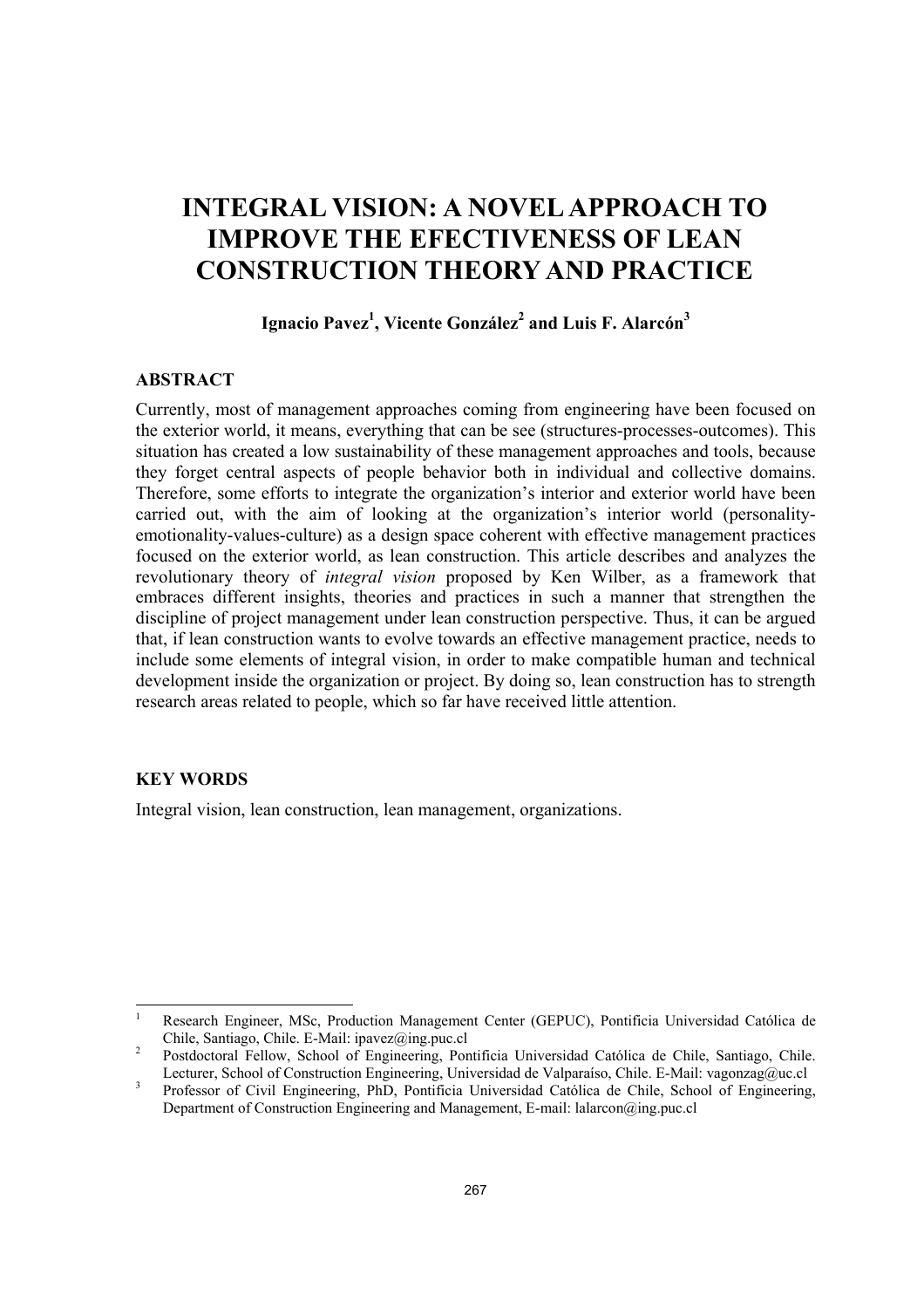#### **INTRODUCTION**

Currently, most of management approaches coming from engineering have been focused on the exterior world, it means, everything that can be see (structures-processes-outcomes) and/or measure. This situation has created a low sustainability of these management approaches and tools, because they forget central aspects of people behavior both in individual and collective domains (Pavez and Alarcón, 2008).

It acquires more relevance when one wants to implement these management approaches, since the execution is always performed by people who have their own interests, personalities and worldviews (Beck and Cowan, 2005). And also, whom work in a specific culture with collective interests, values and ways of relationships (Beck and Cowan, 2005; Schein, 2004).

To deal with this situation, some efforts to integrate the organization's interior and exterior world have been carried out, with the aim of looking at the organization's interior world (personality-emotionality-values-culture) as a design space coherent with effective management practices focused on the exterior world (Barrett, 2006; Kofman, 2006), as lean construction.

This article describes and analyzes the revolutionary theory of *integral vision* (Wilber, 2001, 2007), as a framework that embraces different insights, theories and practices in such a manner that strengthen the discipline of project management under lean construction perspective. We discuss how the Last Planner System (LPS) can be viewed from an integral perspective, what have been the goals of lean construction under this point of view and how the project and contractor organization can apply this approach into the planning process.

From this analysis can be argued that if lean construction wants to evolve towards an effective management practice, needs to include some elements of integral vision, in order to make compatible human and technical development inside the organization or project. By doing so, lean construction has to strength research areas related to people and culture (interior world), which have received so far little attention.

#### **BACKGROUND: THE NEW SCIENCE AND ORGANIZATIONAL COMPLEXITY**

Never before in history have we had access to so much information. The knowledge, understandings and experiences from every sector of society, scientific communities and every human culture (past and present) are available to every people in every place in the world (Wilber, 2007). At the same time, humanity had never faced in the history social, environmental and economic challenges so complex and intricate as today. In fact, technological development and resources exploitation is arriving to a limit that do not make sustainable the human development, if it is not accounted a fundamental paradigm shift in the way in which the people see and interpret the reality (Tolle, 2006).

The following discussion encloses the new scientific approaches to understand the reality with the aim of dealing with the increasingly human problems. Also, it will be addressed the topic of organizational complexity as a starting point to realize why the integral vision should be involved to the novel management theories as lean construction.

Proceedings for the 17<sup>th</sup> Annual Conference of the International Group for Lean Construction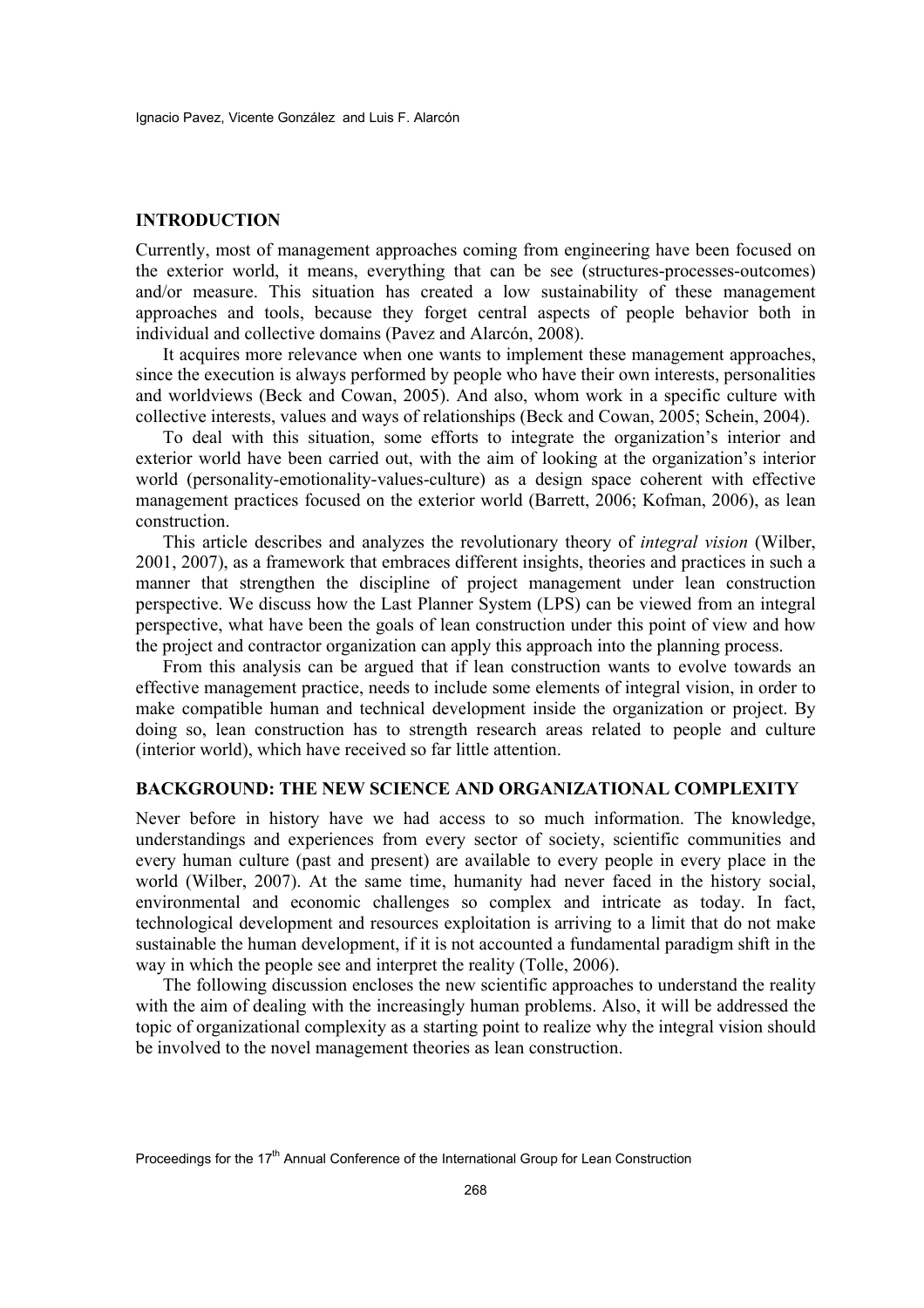# **THE NEW SCIENCE**

Because of the complexity of structural and social changes created by the evolution of the global society, scientists from various disciplines are reformulated how doing science. These scientists state that to deepen and broaden the scientific method is necessary to gather data more subtle than the one captured merely by the senses (quantitative measurements and observations), which come from the person (self) that develops the scientific activity. In other words, a new synthesis among science (third-person view), social transformation (secondperson view) and the evolution of self (consciousness / first-person view) is required (Scharmer, 2007).

This framework has emerged on the management field from two major turns in the field of social sciences during the last half century. The first one, usually referred as the "action turn", was pionered by Kurt Lewin and his followers in a variety of approaches to action science (Argyris, et al. 1985) throughout the second half of the  $20<sup>th</sup>$  century. The second one, in turn, was developed in the late  $20<sup>th</sup>$  and early  $21<sup>st</sup>$  centuries and is often called the "reflective turn". It puts emphasis on the observer role into the scientific phenomena and highlights the fact that biologically is impossible to get the truth given the limitations imposed by our own biology (Maturana and Varela, 1992; Scharmer, 2007).

Considering the previous discussion, the challenge of the new science, for the different action fields, is to produce a synthesis linking the three viewpoint (*science* – let the data speak, *action research* - you can´t understand a system unless you change it and the *evolution of consciusness* and self - iluminating the blind spot), with the purpose of understanding the reality from a more comprehensive, deep and integral perspective (Scharmer, 2007).

#### **ORGANIZATIONAL COMPLEXITY**

Another challenge faced by people, organizations and modern society, is the increasingly level of complexity and change. Otto Scharmer (2007), based on Peter Senge's works in organizational learning, proposes a model which specifies three types of complexity: dynamic complexity, social complexity and emergent complexity (Figure 1), which are complemented by themselves and evolve in time.



Figure 1: Three Types of Complexity (Scharmer, 2007)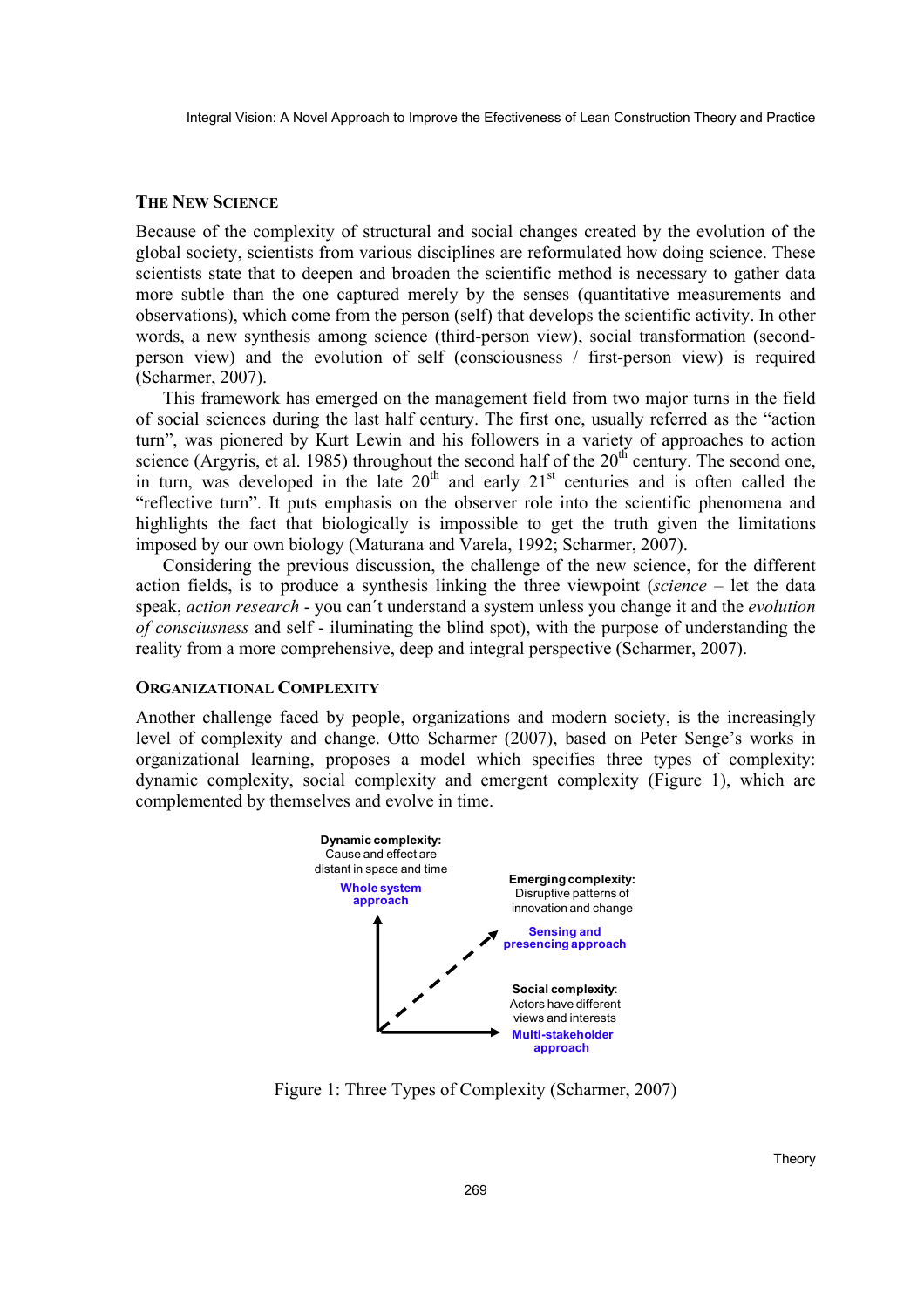*Dynamic complexity* appears when there is a systematic distance between cause and effect in space or time. The longer and more complex is the chain of cause and effect, the higher the dynamic complexity of the problem. If the dynamic complexity is low, it can be dealt with piece by piece. If the dynamic complexity is high, a "whole systems" approach that puts sufficient attention to cross-system interdependencies is the appropriate approach.

*Social complexity* is a product of diverse interests and worldviews among stakeholders. The lower the social complexity, the more we can rely on experts to guide decision and policy making. The greater the social complexity, the more important is to employ a multistakeholder approach to real problem-solving, that includes the entire relevant stakeholder' voices.

*Emerging complexity* is characterized by disruptive change. Challenges of this type can usually be recognized by these three characteristics: (1) the solution of the problem is unknown, (2) the problem statement itself is still unfolding and (3) who the key stakeholders are is not clear. When the future cannot be predicted by the trends and trajectories of the past, we must deal with situations as they evolve. The greater the emerging complexity, the less we can rely on past experiences. We need a new approach – one that builds on sensing, presensing and prototyping emergent opportunities (Scharmer, 2007; Senge et al. 2008).

The characteristics of construction projects present the three types of complexity proposed by Scharmer (2007). Dynamic complexity, for instance, can be appreciated by means of uncertainty as cause and variability as effect, since both cause and effect are distant in time. A common practice that has proved to be ineffective, which does not consider this type of complexity, is the "making do" conceptualized by Koskela (2004).

Social complexity is one of the most important characteristics of a construction project, since it is developed with multiple stakeholders (owners, contractors, architects, designers, community, etc.), whom have different interests, values, education and worldviews, among others. This impedes the coordination and produces problems in the achievement of the project objectives, generating conflict and mistrust in teams.

Emerging complexity can also be seen as a property of construction projects. Since projects have a character of prototype, they often require innovative and creative solutions (leaving past patterns) to cope the difficulties that are presented in its development.

Nevertheless, most of the scientific developments in construction management have been focused on reducing and working the dynamic complexity, leaving aside the other two relevant areas of the organizational complexity.

In practice, we have been able to empirically observe that most of the companies have problems to deal with the dynamic complexity (sometimes they cannot see it) and the major part of the problems in the construction phase emerge by the social complexity proper of this industry. This meaningfully affects project management, company operations and the incorporation of new management practices, especially if it challenges the current action patterns as lean construction.

### **THE INTEGRAL FRAMEWORK: OVERVIEW**

Ken Wilber is perhaps one of the most translated academic authors in the United States. His integral theory is the result of over 30 years of inter- and transdisciplinary scholarship in which Wilber and others have begun to integrate and synthesize knowledge and research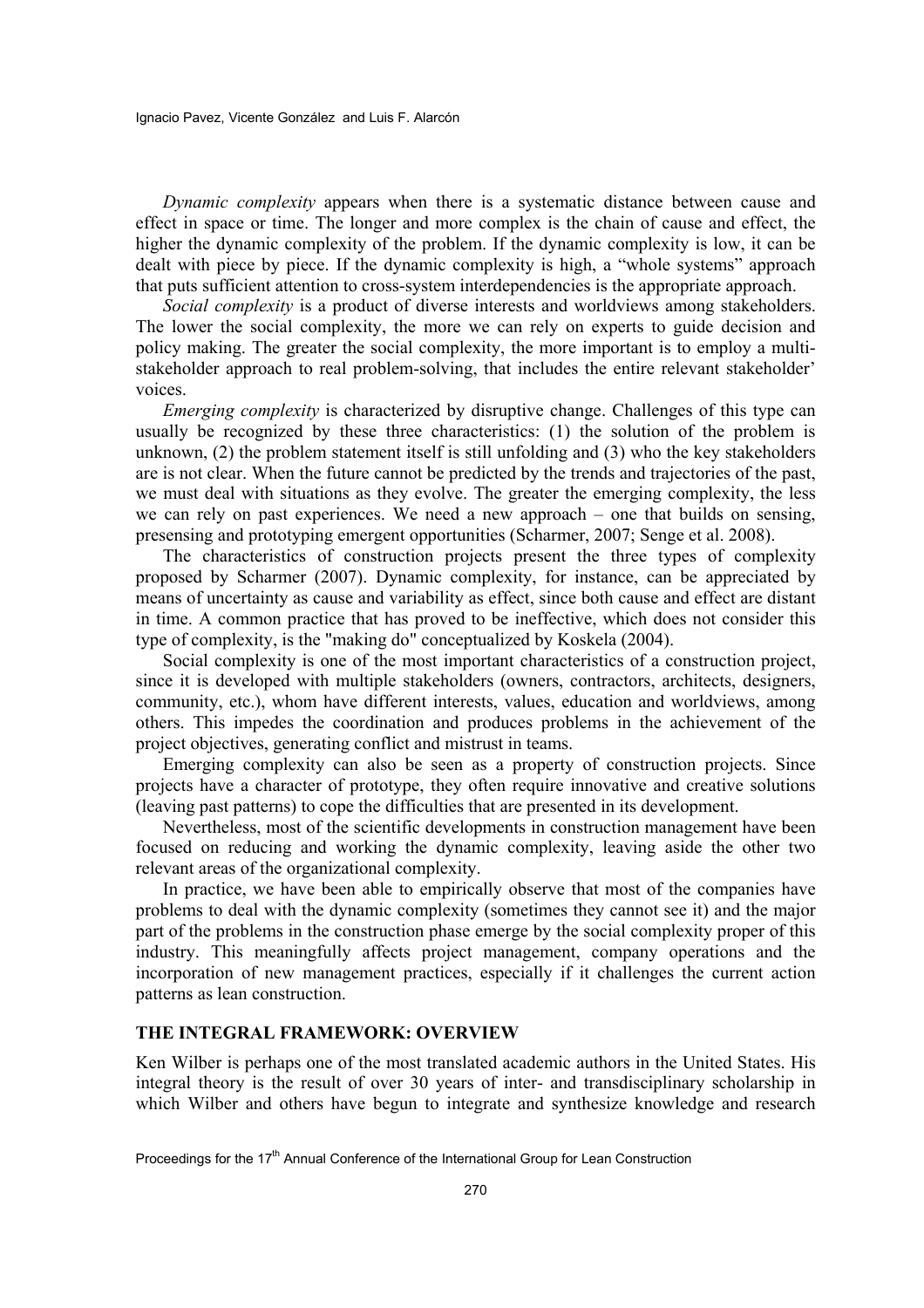from many domains of inquiry, including: biology, psychology, sociology, anthropology, philosophy, systems thinking and Eastern and Western—as well as ancient and modern spirituality (Brown, 2005). Ken Wilber says:

"The whole point about any truly Integral approach is that it touches bases with as many important areas of research as possible before returning very quickly to the specific issues and applications of a given practice… An Integral approach means, in a sense, the 'view from 50,000 feet.' It is a panoramic look at the modes of inquiry (or the tools of knowledge acquisition) that human beings use, and have used, for decades and sometimes centuries. An Integral approach is based on one basic idea: no human mind can be 100% wrong. Or, we might say, nobody is smart enough to be wrong all the time. And that means, when it comes to deciding which approaches, methodologies, epistemologies, or ways of knowing are 'correct,' the answer can only be, 'All of them.'… Since no mind can produce 100% error, this inescapably means that all of those approaches have at least some partial truths to offer an integral conference, and the only really interesting question is, what type of framework can we devise that finds a place for the important if partial truths of all of those methodologies?... To say that none of these alternatives are 100% wrong is not to say that they are 100% right. Integral approaches can be very rigorous in standards of evidence and efficacy, a rigor that some holistic approaches let go of too quickly in an attempt to be 'all inclusive" (Wilber, 2005).

Integral theory was developed by Ken Wilber as a response to a knowledge vacuum which is related to the lack of integration of different cultures and disciplines, providing a more complete map of people about themselves and the world around them.

On the basis of an exhaustive analysis of the explanation patterns from different disciplines and cultures, Wilber proposes a more comprehensive model for looking at the reality. In this sense, he proposes that the explanations made by people should be supported by an integral view, which pursues to blend the internal world (personality, emotionality, consciousness, culture, system of values, among others) as well as the external world (behaviors, social structures, technology, among others) of the studied phenomena in the individual and collective domains.

Wilber's model, referred as AQAL, comprises five central elements (quadrants, levels, lines, types and states), which represents how the different cultures and disciplines of knowledge have explained the world during the history. From these elements, Wilber proposes a model that allows differentiating and integrating them into a coherent whole, with the purpose to observe and intervene in all phenomena the man is confronted in a most comprehensive way (integral). This model is framed into the work of "new science" which has spread its application to a broad spectrum of problems and disciplines (sustainable development, governance, education, medicine, psychology, business, future studies, leadership, politics and religion, among others) (Brown, 2005).

Because of complexity and extent of integral theory, in this article will be address only its core element (according to our judgement), referred as "Four Quadrant".

#### **THE FOUR QUADRANTS OF INTEGRAL FRAMEWORK**

A key element of Integral Theory is the *four quadrants* (Figure 2), which represents the four irreducible perspectives available to anyone. This model is an analytical framework that brings together the interior, exterior, individual and collective dimensions of reality in a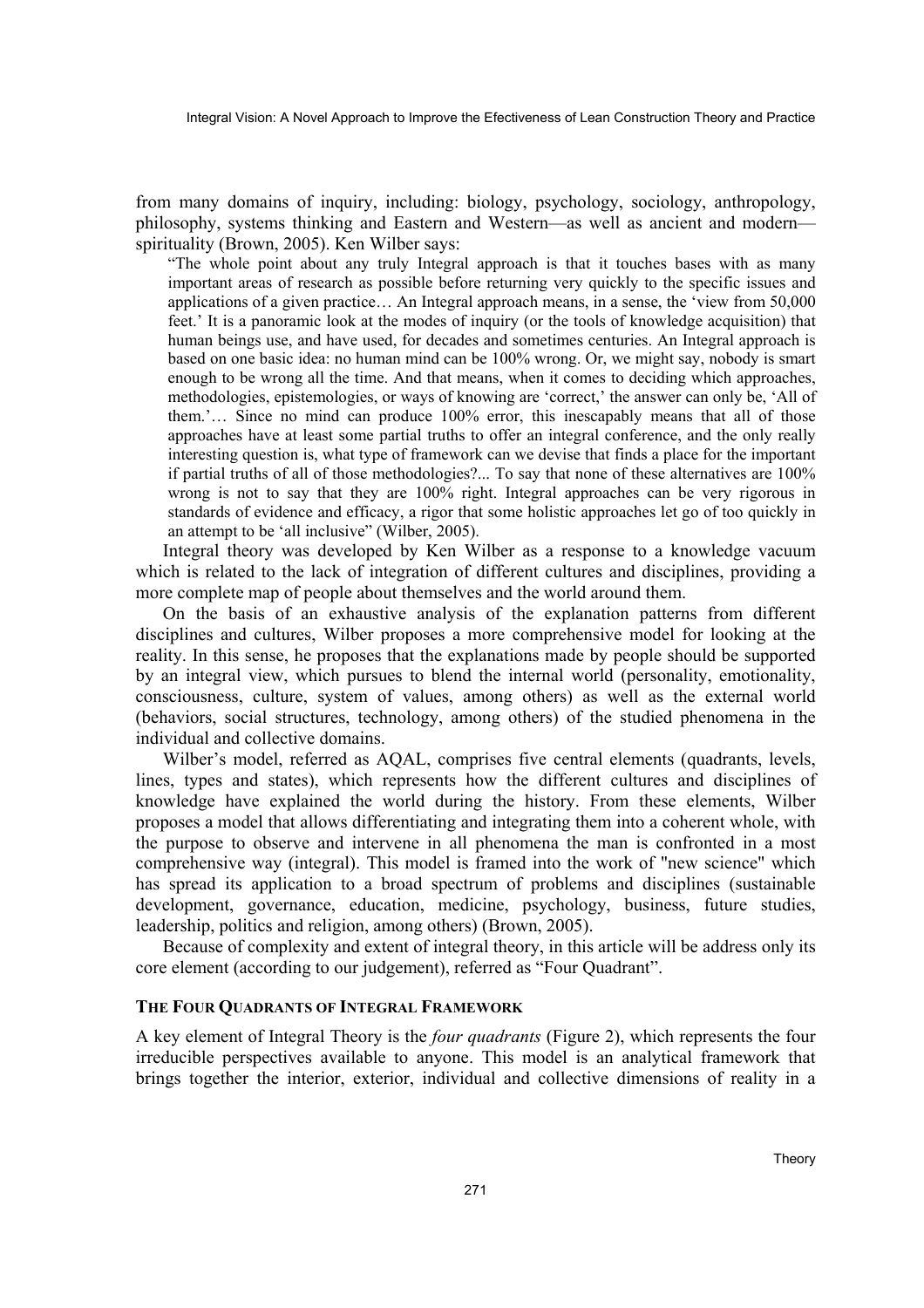balanced and systematic fashion. Integral Theory's essential message is that every occasion or event arises in these four quadrants *simultaneously* (Wilber, 2007).

These four quadrants are four distinct dimensions of reality, or four unique ways of looking at the same occurrence. They are represented as: *individual interiors* (Upper-Left quadrant: UL) like psychology and consciousness; *individual exteriors* (Upper-Right quadrant: UR) such as behavior and the physical body; *collective interiors* (Lower-Left quadrant: LL) like culture and worldview; and *collective exteriors* (Lower-Right quadrant: LR) such as systems and the physical environment. The quadrants can also be referred to, respectively, as *Consciousness* ("What I experience"), *Behavior* ("What I do"), *Culture* ("What we experience"), and *Systems* ("What we do").

The four quadrants are a simple way to organize the innumerable subjective and objective dimensions of individuals, societies, and the environment. These dimensions have been intensely investigated by literally hundreds of major paradigms, practices, methodologies, and modes of inquiry. They represent the four principal perspectives, or domains, of "beingin-the-world" (Wilber, 2007).

These four perspectives are embedded in every major language in the world,  $1<sup>st</sup>$ ,  $2<sup>nd</sup>$  and 3<sup>rd</sup> person pronouns. For example, they arise as "I," "We," "It," and "Its." Thus, the UL, or Consciousness quadrant, represents the way that any "I" sees the world. The LL, or Culture quadrant, represents the way any "We" sees the world. The UR, or Behavior quadrant, represents the way "It" is seen. The LR, or Systems quadrant, represents the way "Its" are seen. By combining the "It" and "Its" domains (the Right-Hand quadrants, UR and LR, Behavior and Systems) into just "It" (Brown, 2005). To clarify this point Wilber says:

"These dimensions of being-in-the-world are most simply summarized as self (I), culture (we), and nature (it). Or art, morals, and science. Or the beautiful, the good, and the true. Or simply I, we, and it… And the point is that every event in the manifest world has all three of those dimensions…. an integrally informed path will therefore take all of those dimensions into account, and thus arrive at a more comprehensive and effective approach—in the "I" and the "we" and the "it"—or in self and culture and nature. If you leave out science, or leave out art, or leave out morals, something is going to be missing, something will get broken. Self and culture and nature are liberated together or not at all" (Wilber, 2005).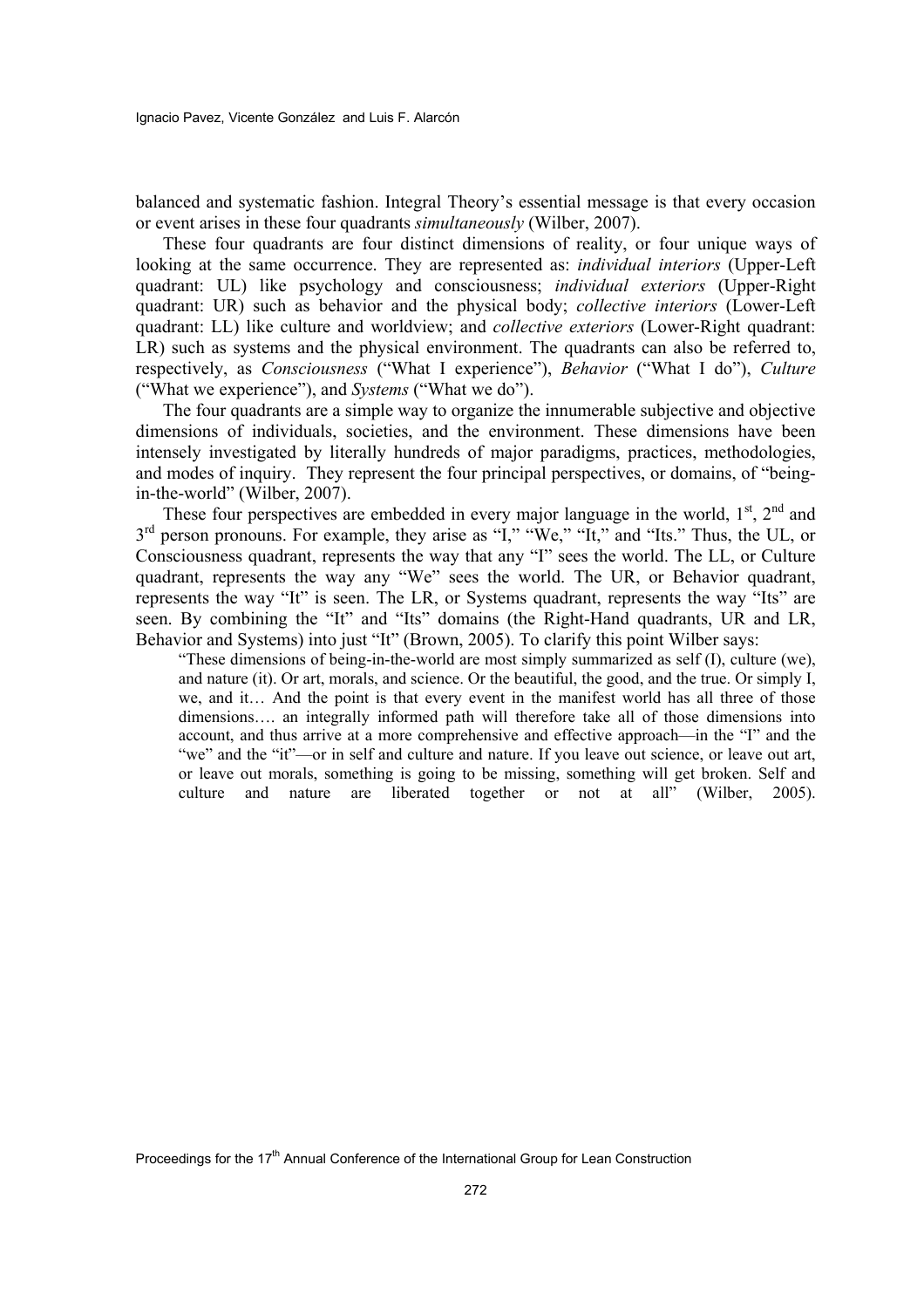

Figure 2: The Four Quadrants of Integral Model. Adapted From Brown (2005) and Wilber

(2007)

In next sections, we will explore the advances and challenges of lean construction from the integral vision' point of view and how this approach could be applied in construction and project management.

### **A BRIEF REVIEW OF LEAN CONSTRUCTION**

Lean construction advocates by adding-value to the so-called value stream pursuing the perfection and reducing its wastes (any action that not provide customer's value). Seminal developments from Toyota production system allow stating for a new production and management paradigm termed as lean thinking (Womack and Jones, 1996) which has served as theoretical framework to lean construction (Koskela, 2000). The consolidation of the lean construction theory demands the application of its concepts and principles in practical situations (Koskela, 2000). In such a way, there is a lot of evidence showing the positive impacts on project performance from application of several lean construction principles and tools (Alarcón et al, 2005; González et al, 2009; Liu and Ballard, 2008; among others). However, most of the implementations have been so far very fragmented (Picchi & Granja, 2004), i.e, they are been focused on some principles and/or specific tools neglecting a full integration of lean construction in different topics as supply chain, planning and control, production design and management, safety, culture and human aspects, etc.

On the other hand, most of lean construction researches have been intended to improve project performance through the application of new tools and methodologies, i.e. they have been technical-driven, leaving only a very little portion of research and "interest" to human, organizational and cultural issues (Alves and Tsao, 2007; Pavez & Alarcón, 2008). This situation has been widely recognized in problems related to the implementation of new management systems or every kind of innovation that involve some changes in the classical ways of acting (Kofman, 2006). Therefore, it is necessary to educate people and/or train them so they can deal better with these situations, supporting this course of action by the adequate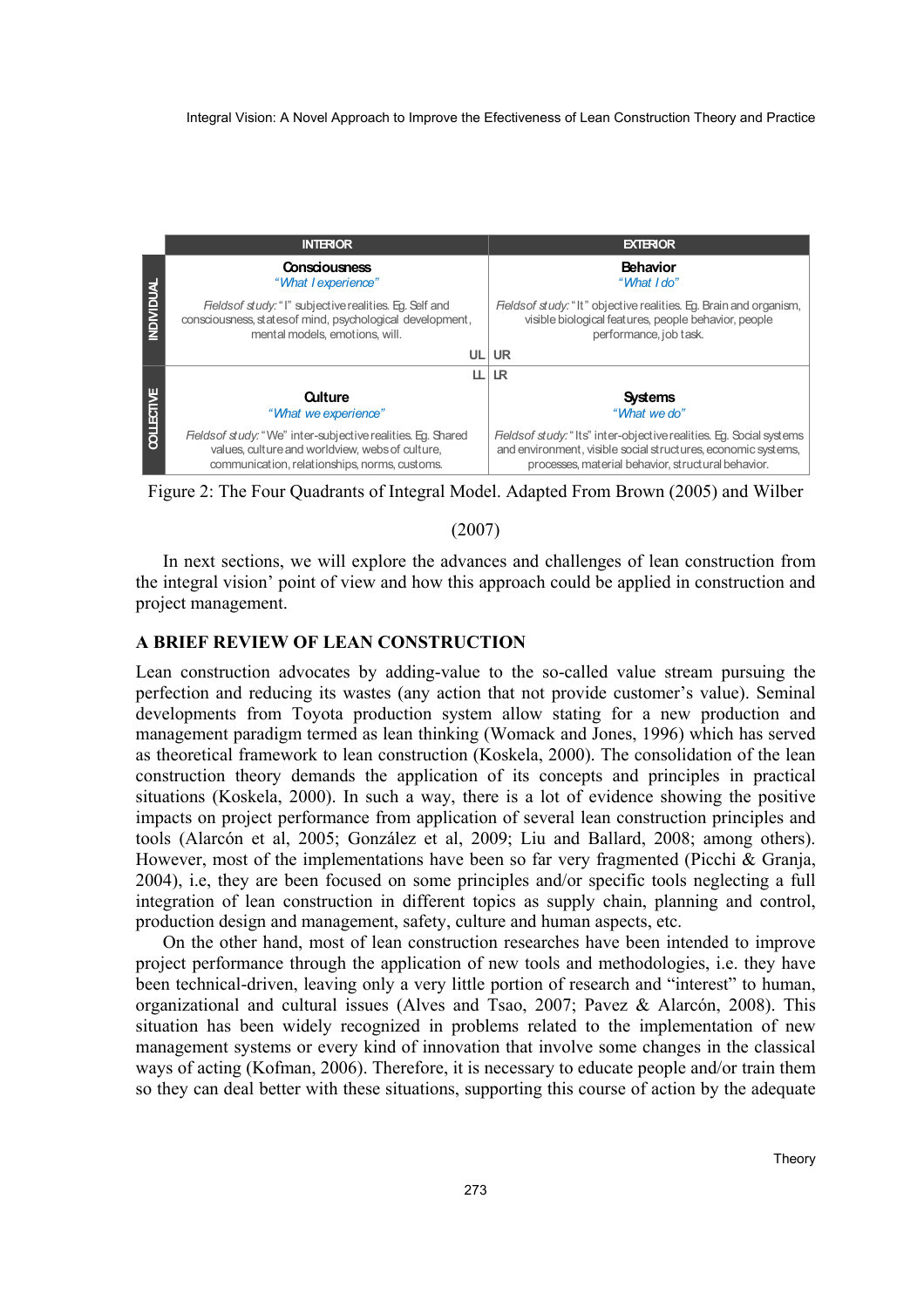vision, processes and organizational structure (Kofman, 2006). Also, the contact of people with new systems, tools, methodologies, principles, etc. demands an in-deep and active analysis of the new interactions and impacts that can emerge as a result of new work methods, procedures and social processes, which simultaneously influence the performance. If these elements are neglected, only damages at project, organizational and people level can be expected.

Therefore, it seems to be that a new and drastic approach should be taken to face management issues in construction even from the lean construction standpoint. Not only a "fragmented" and "technical" view should be had into account, but also a more integrated view in which people is the core. Thus, lean construction as a novel, innovative and main theoretical framework for production management in construction must promote and guide the necessary changes to the integration.

#### **INTEGRAL THEORY APPLIED TO PLANNING THROUGH LPS**

"The best way to do is being" said Lao Tsu 2,500 years ago. His council is still valid today, even when this opposes to our instinctive attitude. To achieve specific results (product), it is necessary to act in a way that allows producing these results (processes), and to act this way, it is necessary to be (platform), i.e. the type of person or organization able of generating such conduct (Kofman, 2006) (Figure 3).

Typically, which attracts our attention is what we can see (effect), that is, something that prevents us from perceiving the importance of what remains hidden (case). We concentrate on the results (have) and forget the process (do) necessary to achieve these results. We have even less consciousness of the infrastructure (be) which underlie these processes, and provides the necessary skills for its operation.

Making consciousness in the way how to get the results is another aspect related to the integral theory (see Figure 2), since it puts the emphasis on integrating into a coherent whole internal and external aspects of our reality.



Figure 3: Being-Doing-Having Model and Integral Theory

The implementation of the integral theory on planning under the lean construction viewpoint will be analyzing the Last Planner System (LPS), given its wide application in the lean research community.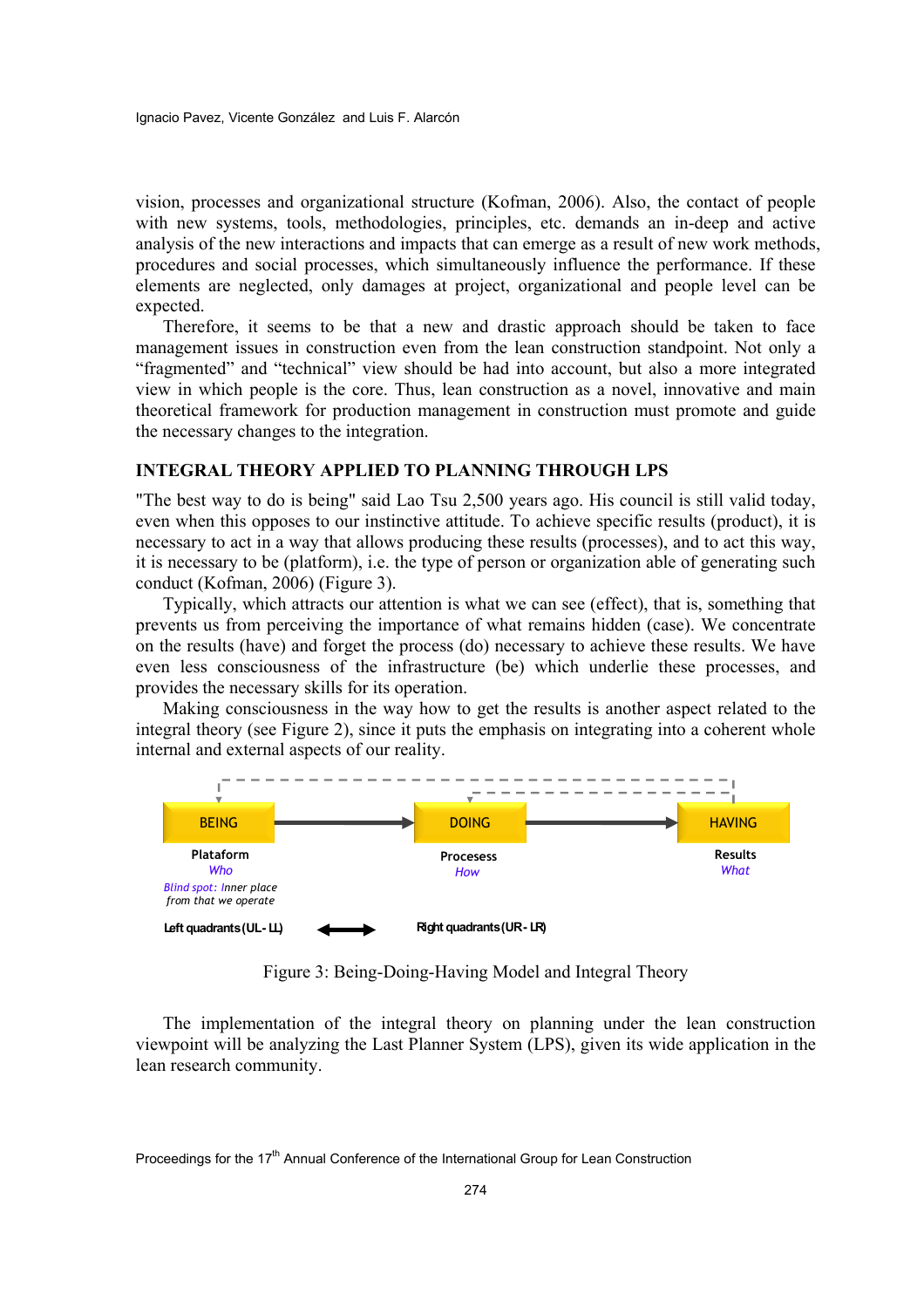This system, given the elements that contains and the principles that suports, was designed to manage the dynamic complexity of the construction processes, reducing the uncertainty and the variability of construction process through the stabilization of the work environment (Ballard, 2000).

When the LPS is applied the emphasis is put on how it is carried out the planning meetings, seeking generate "reliable" commitments, leaving the responsibility for the plan implementation on last planners and engaging to the different actors of the organization in each of the levels (weekly plans, lookahead planning and master plan). Here, social complexity appears, but is not part of the system design neither in its constituent elements nor in its implementation.

Whereas the most complex of LPS is its implementation, this paper studies the LPS from an integral standpoint, focusing into the elements of the four quadrants which could support the on-site LPS implementation.

#### **LOWER-RIGHT QUADRANT: "WHAT WE DO"**

In the LPS, this quadrant is largely defined, since the system elements are clearly explained (Master Plan, Lookahead and Short Plans) and the necessary process to carry it out. Different indicators are stated (PPC, RNC) and actions are taken from their analysis (constraint analysis, plan execution, corrective actions, among others).

#### **UPPER-RIGHT QUADRANT: "WHAT I DO"**

In the system design are specified roles for participants in the organization and/or meetings, indicating the key actions that should be carried out by each participant through specific commitments. These actions are: commitments of plan implementation, commitments for the constraint analysis, maintenance of indicators and generation of meeting acts, among others.

Implicit aspects in the system design, being not trivial aspects, are the people capabilities. Some questions that lead to the reflection here and increasing the effectiveness of the LPS application in work are: What knowledge, abilities and/or attitudes do need people that will use the system?, How does the system implementation affect the people welfare on field?, What are the conversations necessary to generate productive meetings?, What are the individual activities that has more impact in the success of system application?

### **UPPER-LEFT QUADRANT: "WHAT I EXPERIENCE"**

This quadrant, as most of the management systems in engineering, is practically not taken into account or is superficially mentioned when the system implementation is discussed. Subsequent researches to the creation of the LPS have partially addressed this issue (Macomber and Howell, 2003; 2004). However, we believe that further exploration is still necessary.

The boundaries of this phenomenon are very wide and varied, by which we will focus on two topics detected as relevant to the project development: worldviews and emotions.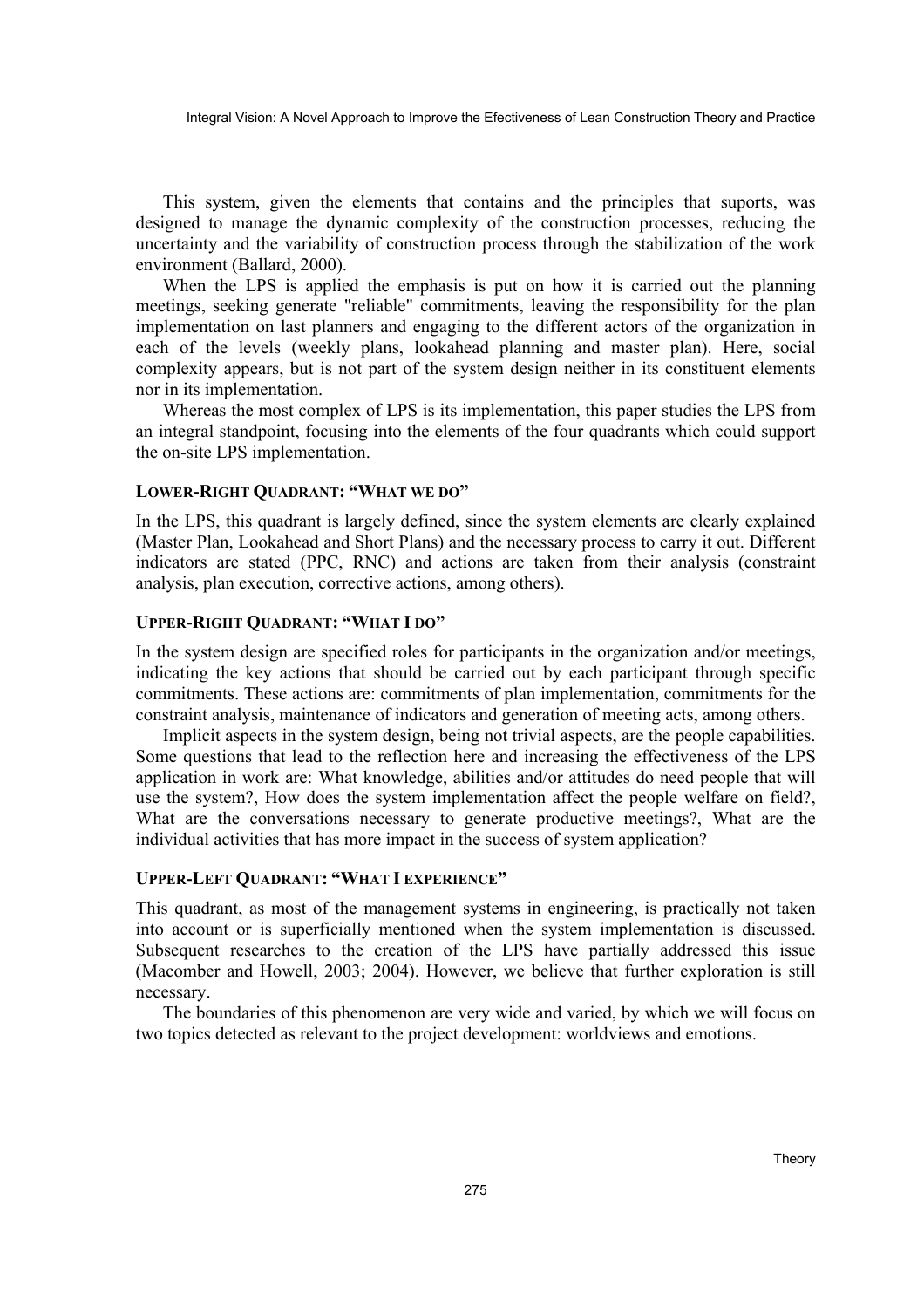#### **WORLDVIEWS**

People differently understand and look at the world (Beck and Cowan, 2005; Kofman, 2006). Biologically, every human being is different, and this condition limits the access to an "objective reality" that can be shared among people (Maturana and Varela, 1992). Our experiences, our life history, our culture, our education, etc., are creating a particular way in which we see the world and interpret the reality, generating problems of understanding between human beings.

In the case of LPS, this produces coordination difficulties in planning meetings and promotes the historical trend of imposing activities rather than create commitments, due to the fact that most of the people tend to ignore these differences and act on the basis of their own worldview (Beck and Cowan, 2005).

This situation shows a great opportunity to improve the effectiveness of planning as well as LPS, since a basic condition for developing high performance teams is to work knowing the strengths of having different points of view (different worldviews) and not to work from their difficulties (social complexity). Unfortunately, this does not spontaneously happen, since it is required to distinguish the different worldviews, and then, to work over these to achieve the potential benefits of this human condition (Beck and Cowan, 2005).

#### **EMOTIONS**

The emotions can be defined as predisposition for action, which arise from the interaction between the individual and its environment. In other words, the analysis that makes a person respect to his environment physiologically produces an emotional state, which affects the decisions and actions that the person is willing to take (Maturana and Varela, 1992; Goleman, 1995).

In the LPS implementation, we have detected the underlying emotion of fear in most of the teams starting its implementation, which creates problems in: the reliability of commitments or work plans and their relationships. However, when LPS properly starts, one can observe a noticeable change in the emotionality of the team, since it begins to interact from the trust, cooperation and enthusiasm.

When the LPS is implemented from a purely technical viewpoint, produces a delay in the emotional transformation of the team, because the traditional ways in which the relationships between the different organizational hierarchies are manifested in construction are based on the emotion of fear.

Therefore, it is important to consider in the implementation design, a way to provide to the team (from Project Managers to supervisors) the necessary distinctions to observe these emotional states and work properly on them. We have seen that the enthusiasm is the key emotion to promote the LPS as the engine of continuous improvement and spread its potential for action to improve the projects performance.

#### **LOWER-LEFT QUADRANT: "WHAT WE EXPERIENCE"**

This quadrant, like the previous one, is not present in the design of management systems in engineering, despite being as important as the system itself. This quadrant exposes the organizational culture, which can be described as the pattern of basic assumptions that a

Proceedings for the 17<sup>th</sup> Annual Conference of the International Group for Lean Construction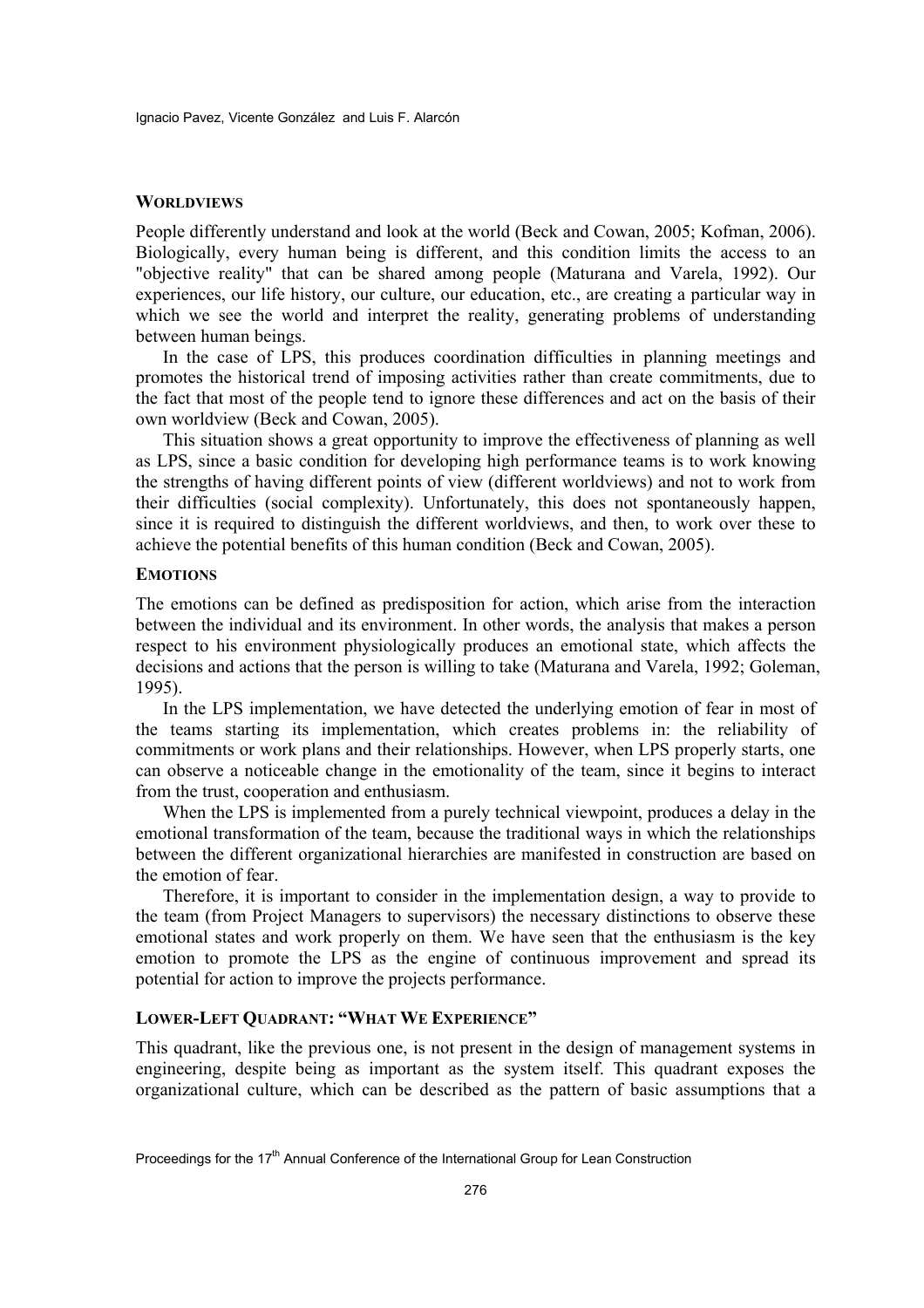particular group invented, discovered or developed, in the learning process to solve their problems of external adaptation and internal integration. They worked well enough to be considered valid, and therefore, be taught to new members of the group as the correct way to perceive, think and feel in relation to those problems (Schein, 2004).

Since culture is generated by interactions with a certain group of people, we can observe that projects have a "double-cultural vision", the project itself and their company's history. During the project life cycle, its human group generates a shared history and a special way of looking at issues facing the organization, which may facilitate or block the systems and/or management tools implementation as LPS.

In practice, we have seen that the role of the external facilitator for the implementation process is crucial to identify, question and change the cultural patterns that inhibit the LPS implementation. However, it is a hard task and a complete change in the course of a single project is usually not achieved.

In terms of cultural management practices or tools, there are several widely used and validated models such as the cultural types by Cameron and Quinn (2006) or the valuesbased cultural transformation by Barret (2006). Both models have been implemented in Chile for organizational culture diagnosis (Arriagada, 2002), before the implementation of lean systems, showing valuable information about which areas should be strengthened and which aspects should be " off "to increase the success likelihood in implementing the system.

In terms of LPS implementation, we have not applied the tools of cultural management as part of an integral implementation system yet. However, we believe that generating a shared vision of cultural group and how this affects team and project performance has a tremendous potential.

#### **DISCUSSION AND CONCLUSIONS**

Lean construction implementation, as an innovative process in a discipline in growth, brings new challenges everyday. Organizations are continuously acquiring experience and new abilities, but they are always in search for new approaches to get better results.

Most of lean construction researches have been intended to improve project performance through a technical-driven approach (right quadrants) leaving only a very little portion of research and "interest" to human, organizational and cultural issues (left quadrant). From the integral model standpoint, this approach allows only a partial view of the phenomenon, which limits the development of a discipline in growth.

By exposing the basic concepts of integral theory and a simple description of their potential application on the LPS, it was illustrated the large number of issues that remain hidden, when one wants to implement management systems or tools under a purely technical point of view. Also, it is shown the potential of involving the quadrants (I and We) in the analysis of management systems implementation, which means explicitly incorporate the behavior of people, individual and collectively, in the development of management systems.

 Regarding the integral model principles, it has been begun the design strategies for implementing the LPS, which have been well received by those involved in pilot projects and have allowed observing the impact of such approaches can have in the effective implementation of new management systems and lean construction.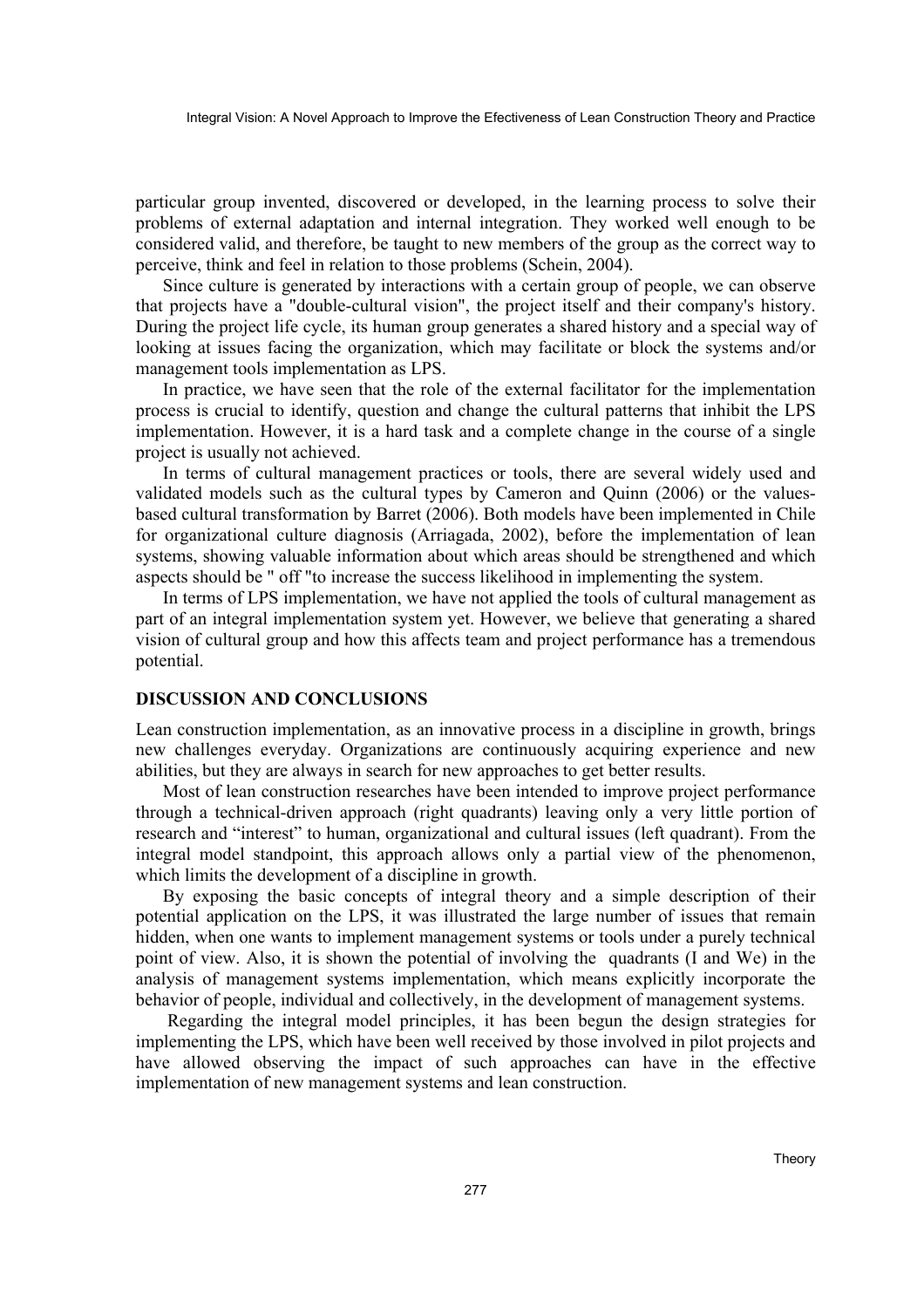We believe that incorporating a holistic way of intervening organizations (companies or projects) can have a major impact on the development of the lean construction theory and practice, because many of the problems that arise in practice are product of human and organizational barriers.

Finally, our interest is to settle in the lean community the debate on how to incorporate into its theoretical and practical discussion new trends that are currently guiding the management scientific studies and how to contribute to the society sustainability through practices that incorporate a more holistic view of physical (It), social (We) and individual (I) systems.

# **REFERENCES**

- Alarcón, L.F., Diethelm, S., Rojo, O. and Calderón R. (2005). "Assessing the Impacts of Implementing Lean Construction". Proceedings 13th Annual Conference of International Group for Lean Construction, Sidney, Australia, July 19th – 21th.
- Alves, T. and Tsao, C. (2007). Lean Construction 2000 to 2007. *Lean Construction Journal*, 3, (1), 46-70.
- Argyris, C., Putnam, R. and McLain, D. (1985) *Action science*. Jossey-Bass, Inc, San Francisco, USA, 510 pp.
- Arriagada, R. (2002) *Propuesta metodológica para la adopción del lean production en una organización municipal*. MSc Thesis, School of Engineering, Department of Construction Engineering and Management, Pontificia Universidad Católica de Chile, Santiago, Chile.
- Ballard, G. (2000). The Last Planner System of Production Control. *PhD's Thesis*, School of Civil Engineering, Faculty of Engineering, University of Birmingham, Birmingham, U.K.
- Barrett, R. (2006) *Building a Values-Driven Organization: A Whole System Approach to Cultural Transformation*. Butterworth-Heinemann, USA, 280 pp.
- Beck, D. and Cowan, C. (2005) *Spiral Dynamics: Mastering Values, Leadership and Change*. Wiley-Blackwell, USA, 352 pp.
- Brown, B. (2005). "Theory and Practice of Integral Sustainable Development". *AQAL Journal of Integral Theory and Practice*. Vol. 1, N°2, 2-39.
- Cameron, K. & Quinn, R. (2006) *Disagnosing and changing organizational culture*. Jossey-Bass, John Wiley and Sons Inc, San Francisco, USA, 242pp.
- Goleman, D. (1995) *Emotional intelligence*. Bantam Books, New York, USA, 384 pp.
- González, V., Alarcón, L.F. and Molenaar, K. (2009). "Multiobjective Design of Work-In-Process Buffer for Scheduling Repetitive Building Projects". *Automation in Construction*, 18, (2), 95-108.
- Kofman, F. (2006). *Conscious Business: How to Build Value Through Values*. Sounds True, Boulder, Colorado, USA, 325 pp.
- Koskela, L. (2000). *An exploration towards a production theory and its application to construction*. VTT Technical Research Centre of Finland, Espoo.
- Koskela, L. (2004). "Making-Do The Eighth Category of Waste". *Proceedings 12th Annual Conference of International Group for Lean Construction*, Denmark, August 3-5.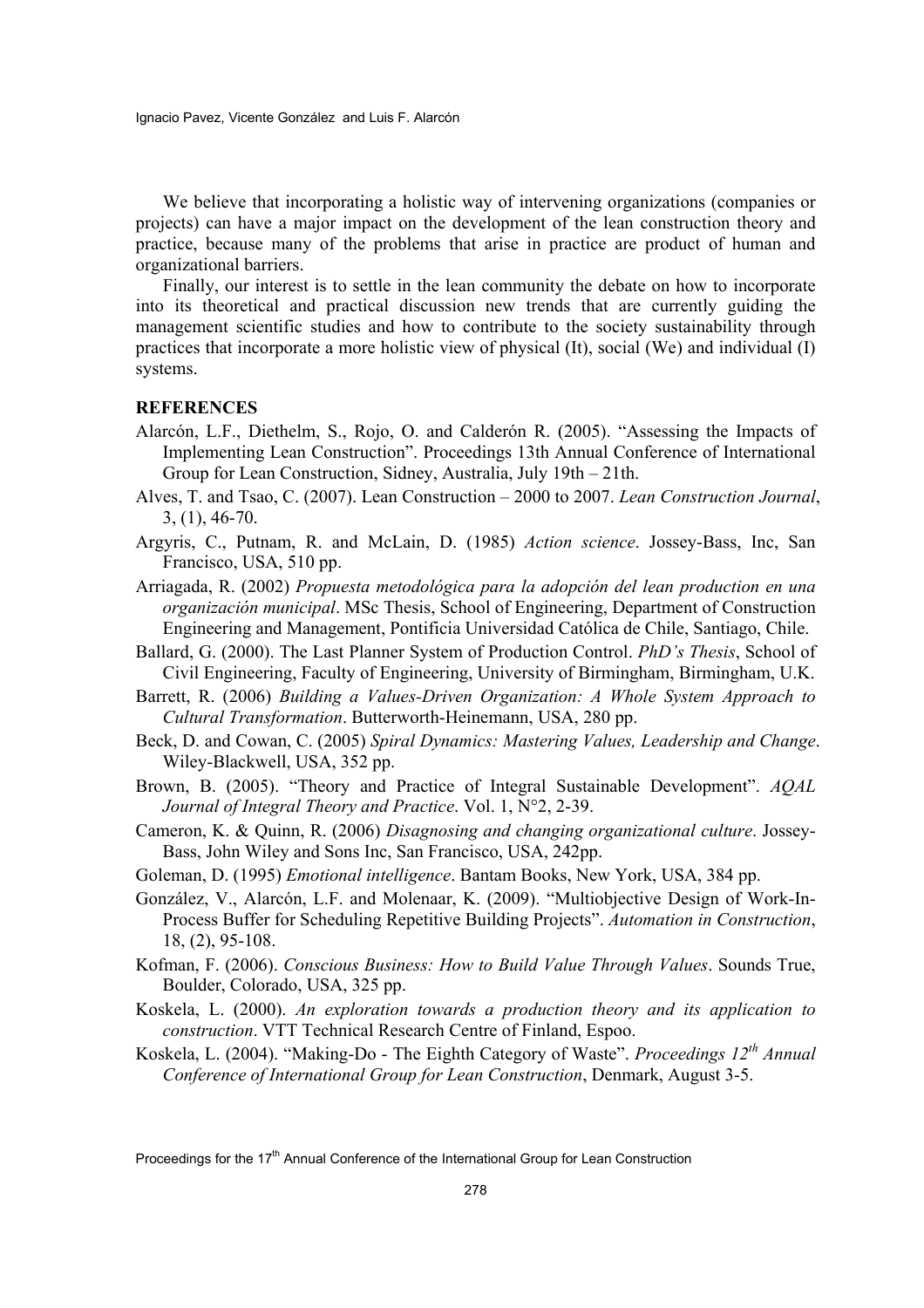- Liu, M. and Ballard, G. (2008). "Improving Labor Productivity through Production Control." *Proceedings 11th Annual Conference of International Group for Lean Construction*, Manchester, U.K., 16-18 July.
- Macomber H. and Howell G. (2003) "Linguistic Action: Contributing to the Theory of Lean Construction". *Proceedings of International Group for Lean Construction 11th Annual Conference*, Virginia Tech, Blacksburg, Virginia, July 22-24.
- Macomber H. and Howell G. (2004) "Two great wastes in construction." *Proceedings of International Group for Lean Construction 12th annual conference*, Copenhagen, Denmark, August 3-5.
- Maturana, H. and Varela, F. (1992) *The tree of knowledge*. Shambhala Publications, Boston, USA, 269pp.
- Pavez, I. and Alarcón, L. F. (2008) "Lean Construction Professional's Profile (LCPP): implementation in Chilean contractor organizations". *Proceedings of International Group for Lean Construction 16th Annual Conference*, Manchester, UK, July 14-20.
- Picchi, F. and Granja, A. (2004) "Construction sites: using lean principles to seek broader implementations." *Proceedings of International group of lean construction, 12th annual conference*, Copenhagen, Denmark, August 3-5.
- Scharmer, O. (2007) *Theory U: leading from the future as it emerges*. Society for Organizational Learning, Inc., USA, 533 pp.
- Schein, E. (2004) *Organizational Culture and Leadership.* Jossey Bass Publishers, 3rd Edition, San Francisco, USA, 464 pp.
- Senge, P., Scarmer, O., Jaworsky, J. and Flowers, B. (2008) *Presence: Human Purpose and the Field of the Future*. Broadway Business, New York, USA, 304 pp.
- Tolle, E. (2007). *A New Earth: Awakening to Your Life's Purpose*. Penguin Group, New York, USA, 336 pp.
- Wilber, K. (2001). *A Theory of Everything: An Integral Vision for Business, Politics, Science and Spirituality*. Shambala Publications, Boston, USA, 189 pp.
- Wilber K. (2005) *The Integral Vision of Healing*. In: Schlitz M, Amorok T, Micozzi MS, editors. "Consciousness and healing: integral approaches to mind-body medicine". Elsevier/Churchill Livingston, St Louis, USA.
- Wilber, K. (2007). *The Integral Vision: A Very Short Introduction to the Revolutionary Integral Approach to Life, God, the Universe, and Everything*. Shambala Publications, Boston, USA, 224 pp.
- Womack, J. (2006) "Purpose, process, people." *Lean Enterprise Institute e-letter*, available in http://www.lean.org.
- Womack, J. P. and Jones, D. T. (1996). Lean Thinking: Banish Waste and Create Wealth in Your Corporation, Simon & Schuster, New York.